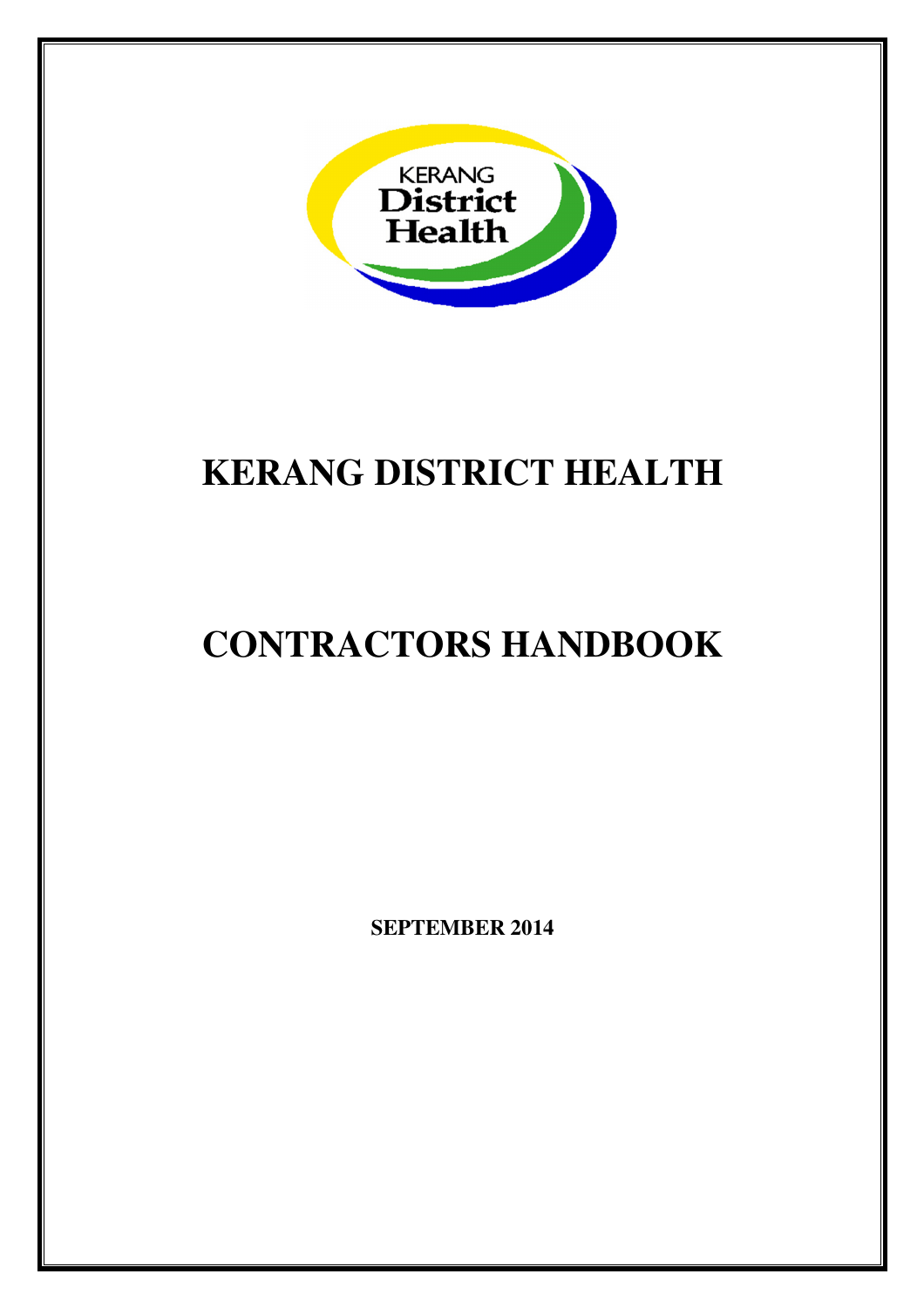### **Document History**

| <b>Details</b>           | <b>Date</b>      | <b>Notes</b>             |
|--------------------------|------------------|--------------------------|
| <b>Document Prepared</b> | <b>May 1995</b>  |                          |
| <b>Revised</b>           | <b>May 2000</b>  | <b>Review</b>            |
| <b>Revised</b>           | February 2004    | <b>Review</b>            |
| <b>Revised</b>           | November 2004    | <b>Review</b>            |
| <b>Revised</b>           | October 2009     | <b>Review</b>            |
| <b>Revised</b>           | <b>June 2010</b> | <b>Review (VMIA SRS)</b> |
| <b>Revised</b>           | August 2012      | <b>Review</b>            |
| <b>Revised</b>           | September 2014   | <b>Review</b>            |
|                          |                  |                          |
|                          |                  |                          |
|                          |                  |                          |
|                          |                  |                          |

**Chief Executive Officer** Robert Jarman 5450 9203<br>Director Corporate Services Peter Jones 5450 9216 **Director Corporate Services Peter Jones 5450 9216<br>Maintenance Officer Brian Alexander 5450 9225** Maintenance Officer **Brian Alexander** 5450 9225 0408 506 167<br>
OH & S Officer **Brian Alexander** 5450 9213

**OH & S Officer Lynda Shearer 5450 9213**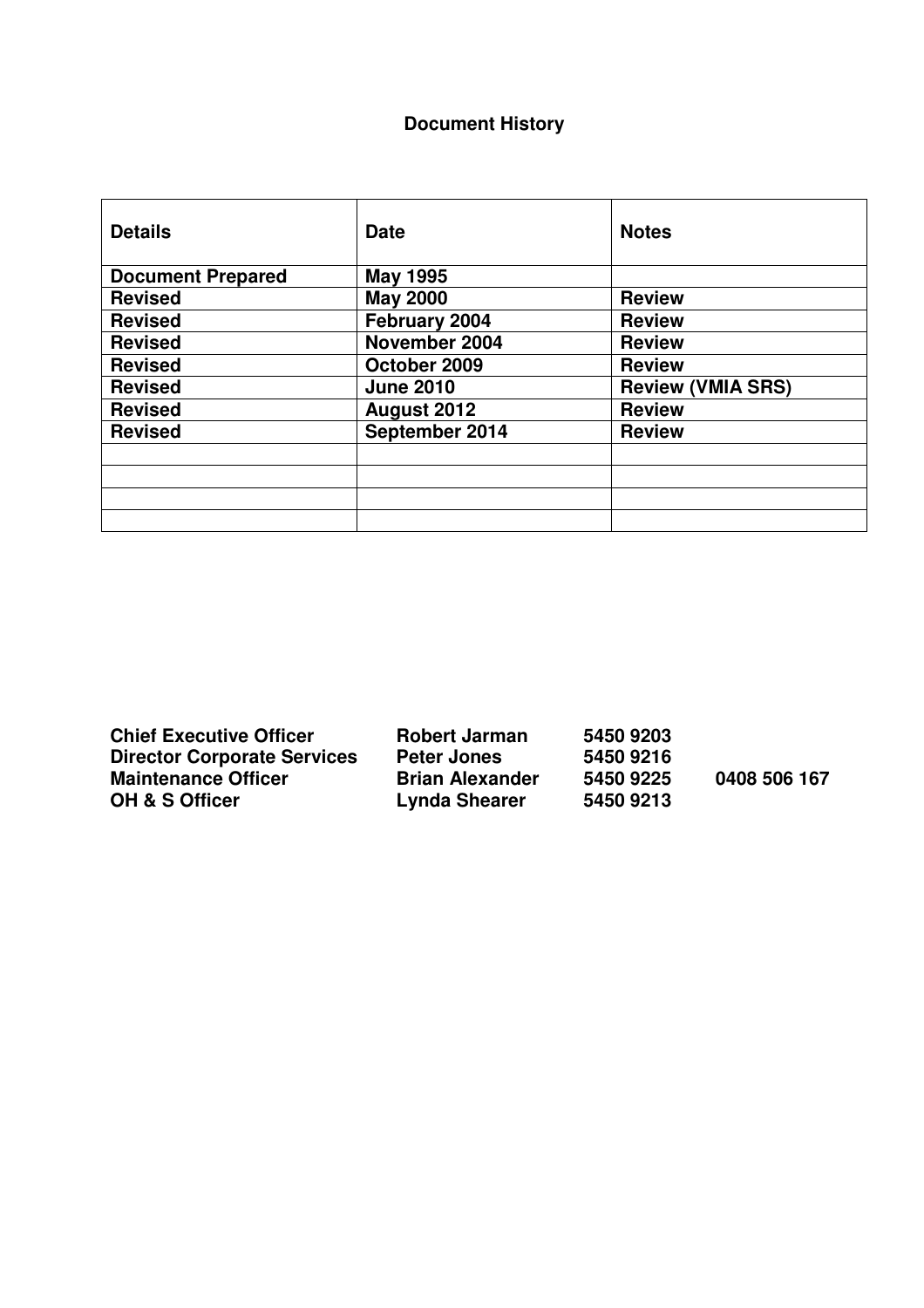#### **CONTENTS**

| <b>SECTION A.</b> | <b>Introduction</b> |
|-------------------|---------------------|
|                   |                     |

- i. Background
- ii. Duties of Employers and Employees
- iii. Quality Systems
- iv. Work Cover

**SECTION B:** 

- 1. Accreditation
- 2. Asbestos and Other Hazardous Materials
- 3. Communication
- 4. Completion of Contract
- 5. Compressed Air
- 6. Conduct
- 7. Confined Space Entry
- 8. Contractors Equipment
- 9. Dangerous Goods and Hazardous Substances
- 10. Electrical Hazards
- 11. Electrical Safety
- 12. Emergency Procedures
- 13. Entries & Exits
- 14. Explosives
- 15. Fire Fighting Equipment Access
- 16. Fire Hazards
- 17. First Aid
- 18. Gas Cylinders
- 19. Government Regulations
- 20. Hazards/Incidents/Accidents
- 21. Hot Work Permit
- 22. Identification
- 23. Isolation of Services
- 24. Infection Control
- 25. Insurance
- 26. Licensing
- 27. Manual Handling
- 28. Mobile Phones
- 29. Operating Equipment
- 30. Performance
- 31. Pets
- 32. Plant & Machinery<br>33. Personal Protective
- Personal Protective Equipment (PPE)
- 34. Prevention of Falls
- 35. Risk Management
- 36. Security
- 37. Signage
- 38. Bullying and Harassment<br>39. Smoking on Site
- Smoking on Site
- 40. Subcontracting
- 41. Tidiness
- 42. Tools & Loose Equipment
- 43. Use of Amenities
- 44. Use of Services<br>45. Vehicles
- **Vehicles**
- 
- 46. Walkways<br>47. Welding & Welding & Cutting
- 48. Work Performed Out of Hours
- 49. Work Sites
- 50. Workshop Facilities
- 51. Dispute Resolution

#### **SECTION C: Contractor Registration**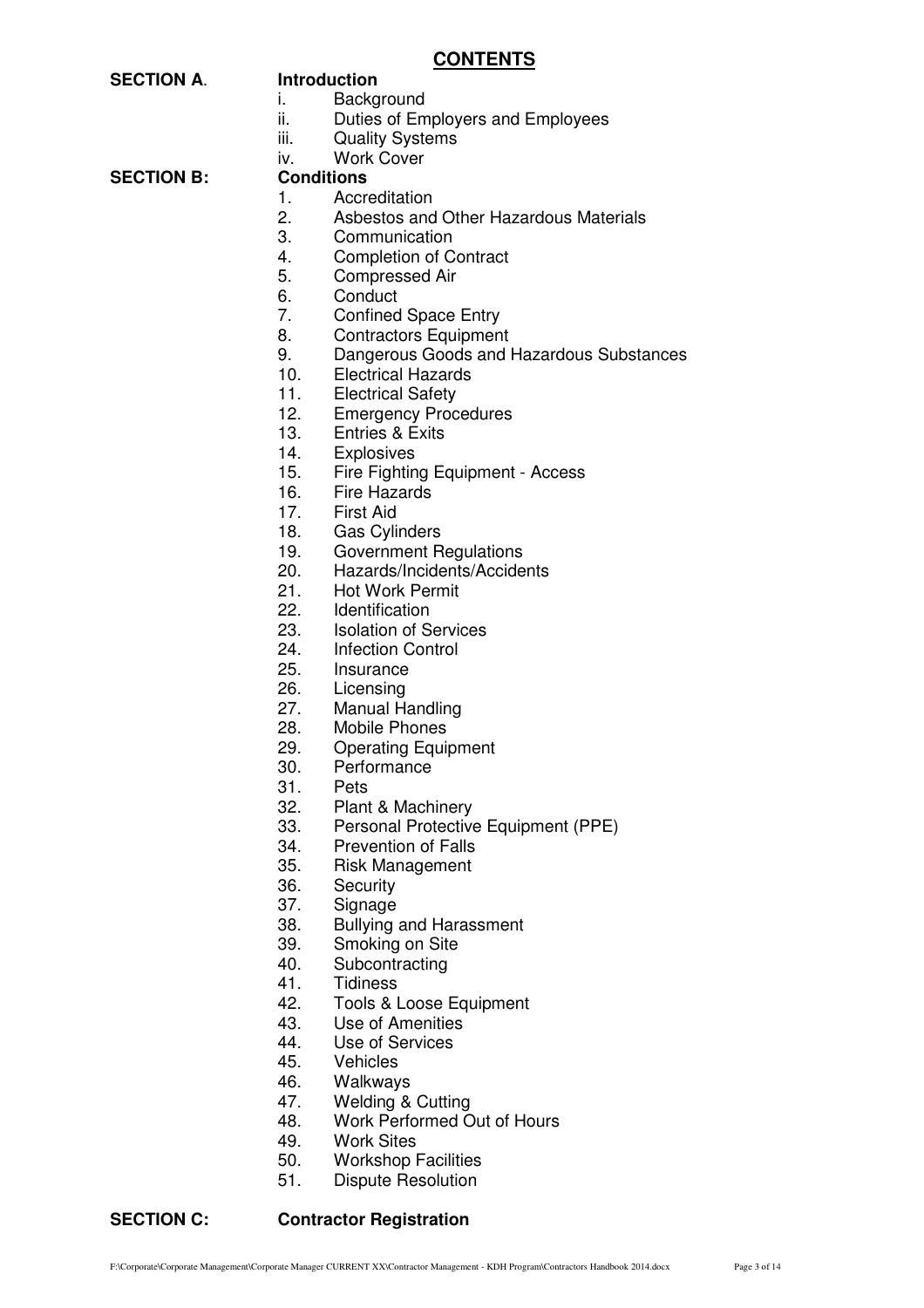# **SECTION A: INTRODUCTION**

### **i. Background**

The Occupational Health and Safety Act 2004 imposes a duty on Kerang District Health, as an employer, to protect employees from risks to their health and safety. This duty extends to any sub-contractors and their employees, engaged to carry out works on the site.

Kerang District Health is committed to ensuring that the workplace is a safe as possible for all people visiting or working on the site.

This Contractor's Handbook has been produced to outline the health and safety requirements and obligations of the health service and it's sub-contractors. Subcontractors are required to comply with Kerang District Health's health and safety requirements at all times.

This Handbook is a guide for health and safety matters pertaining to subcontractors. For further information or to discuss workplace health and safety issues please consult with Kerang District Health's Maintenance Officer, or his delegate, or the Occupational Health and Safety Officer.

# **ii. Duties of Employers and Employees (including Contractors & their employees).**

Kerang District Health acknowledges it's responsibilities under the Occupational Health and Safety Act 2004 in particular that, "An employer must, so far as is reasonably practicable, provide and maintain for employees of the employer a working environment that is safe and without risks to health". This requirement extends to independent contractors and employees of independent contractors [OHS Act 2004 Cl. 21 (3)]

A Contractor and their employees must –

- (a) Take reasonable care for their own health and safety;
- (b) Take reasonable care for the health and safety of persons who may be affected by the employee's acts or omissions at a workplace; and
- (c) Co-operate with his or her employer with respect to any action taken by the employer to comply with a requirement imposed by or under this Act or the regulations.

## **iii: Quality System - Health And Safety Elements To Consider In A Contract**

Before commencing work at KDH contractors will be required to submit a management system for health and safety elements. The system to be effective needs to identify responsibilities and procedures.

The following elements should be covered as a minimum in a contract for an organisation and its management to comply with duty of care and statutory requirements. (Reference should be made to ASI1470 –"Health and Safety at Work – Principles and Practices" for more detail.)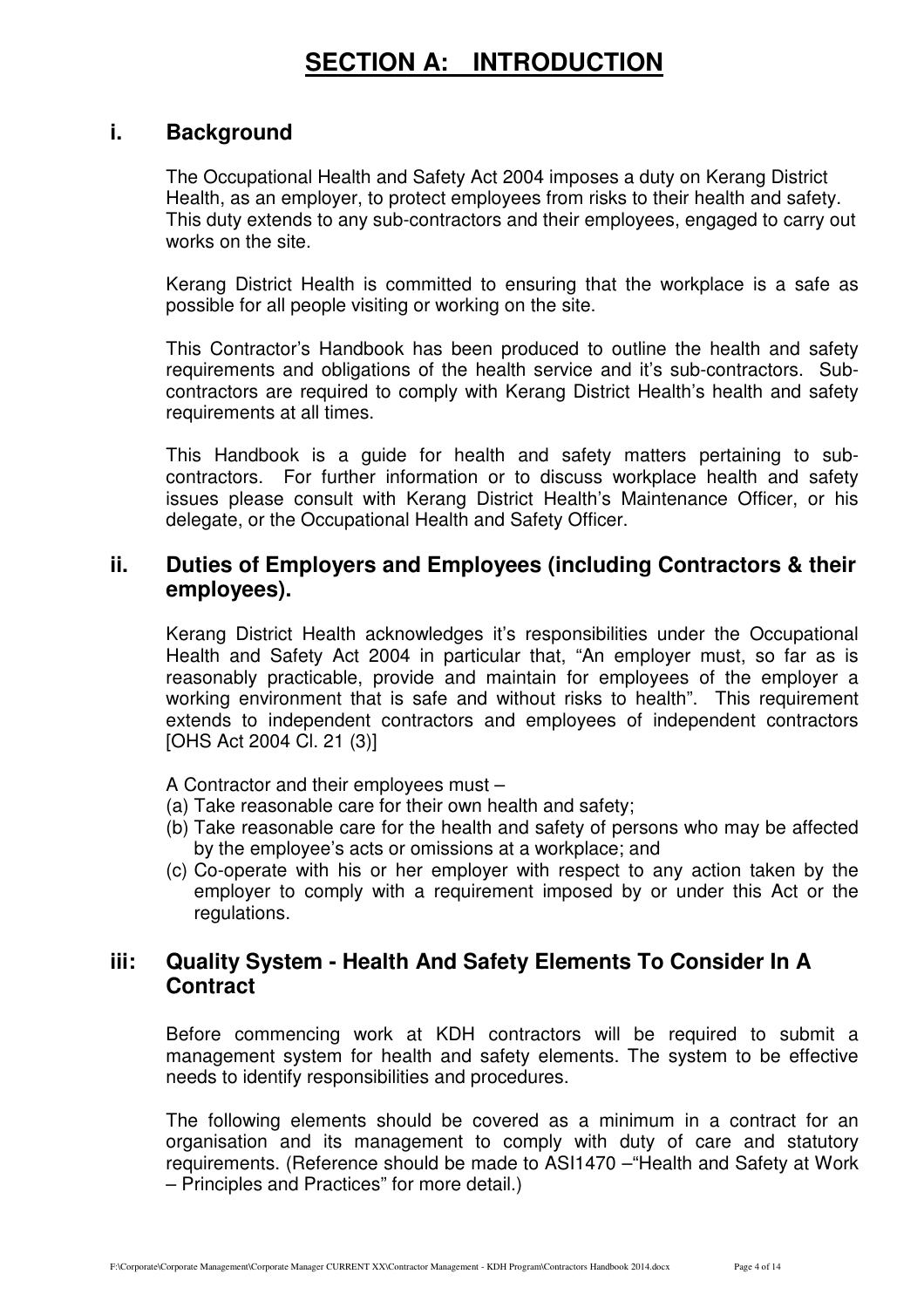#### **Responsibility and Accountability**

- Specific Management OH&S/WorkCover responsibility and accountability
- Responsibility for and of sub-contractors
- Company Health and Safety Policy and Procedures

#### **Documented Job Procedures**

- Standard Operating procedures eg permit to enter & work in a confined space, working near overhead power or gas pipe lines, roadwork's signing, etc
- Site Specific Procedures

#### **Health and Safety Training**

- Familiarisation program for employees and sub contractors
- Program of skills training including health and safety specific to task, eg plant operators

#### **Incident Reporting and Investigation**

- Reporting and Investigation of all incidents
- Notification of reportable incidents to KDH management
- System for reporting and Investigation sub-contractor incidents
- Notification procedures for emergency procedures

#### **Hazard Identification and Control – Plant**

- System of Plant Maintenance, recording of operator licensing, certificates of competency and endorsements
- System for ensuring sub-contractor plant safety

#### **Chemicals – Dangerous Goods**

- Availability of Material Safety Data Sheets and register of all chemicals stored, used or transported
- Records of employees training & emergency equipment provision

#### **Emergency Procedures**

- Workplace emergency plan
- Emergency Procedures Instruction and Training

#### **Consultative Arrangements**

- System of management/employee health and safety representation
- Issue resolution procedures & Site Briefings

## **iv: Workcover: Policy for Engagement of Contractors**

In the assessment and awarding of contracts for work to be undertaken of behalf of Kerang District Health, managers are to ensure that any individual contractor or a company who is a provider of on site services (including labour) complies with the requirements outlined below: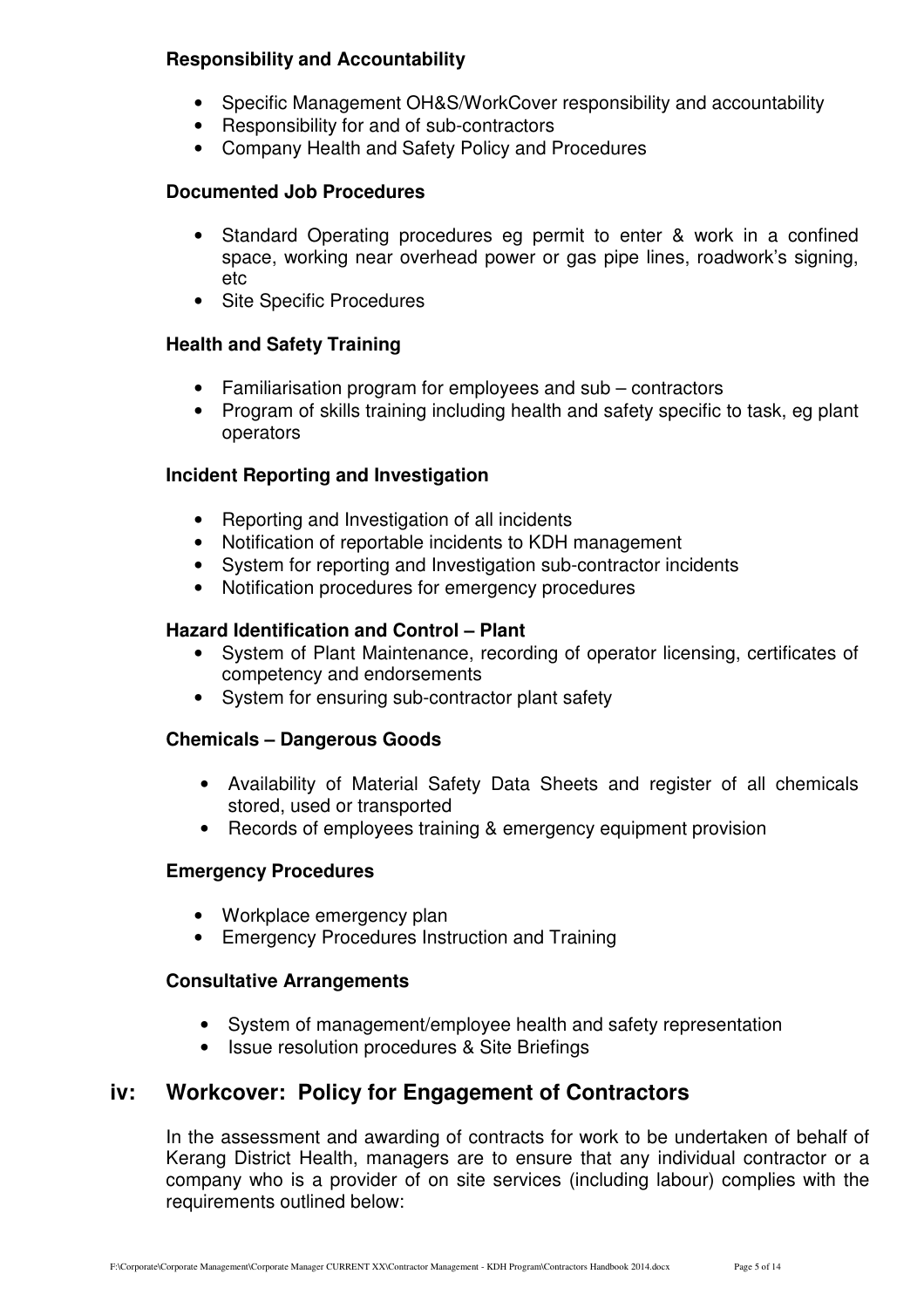- **1.** Provide current evidence of Workcover registration pursuant to the provisions of the Accident Compensation WorkCover Act Victoria.
- **2.** Subject to the provision of the above details, contracts should be only awarded to the following:
	- (a) Contractors who will be engaged to perform work for less than 90 days in aggregate in any one financial year, or where this is impractical;
	- (b) Contractors who conduct an independent trade or business and provide the same services to the general public as those being provided to Kerang District Health; or

#### **Known contractors at KDH may include but are not limited to:**

- Trades including electrician, plumber, and air-conditioning.
- Specialist maintenance services medical equipment, medical gases
- Gas Suppliers
- Electricity Suppliers
- Food Suppliers
- Clinical waste disposal
- General waste disposal
- Linen
- Fire Services Maintenance
- Financial Services Provider
- Allied Health Services Providers
- Health Information Management Service Provider
- Information Technology Service Providers
- Information Technology Software Suppliers
- Elevator Maintenance
- Pharmacy Service Provider
- Security Service Provider
- Emergency Generator Maintenance Provider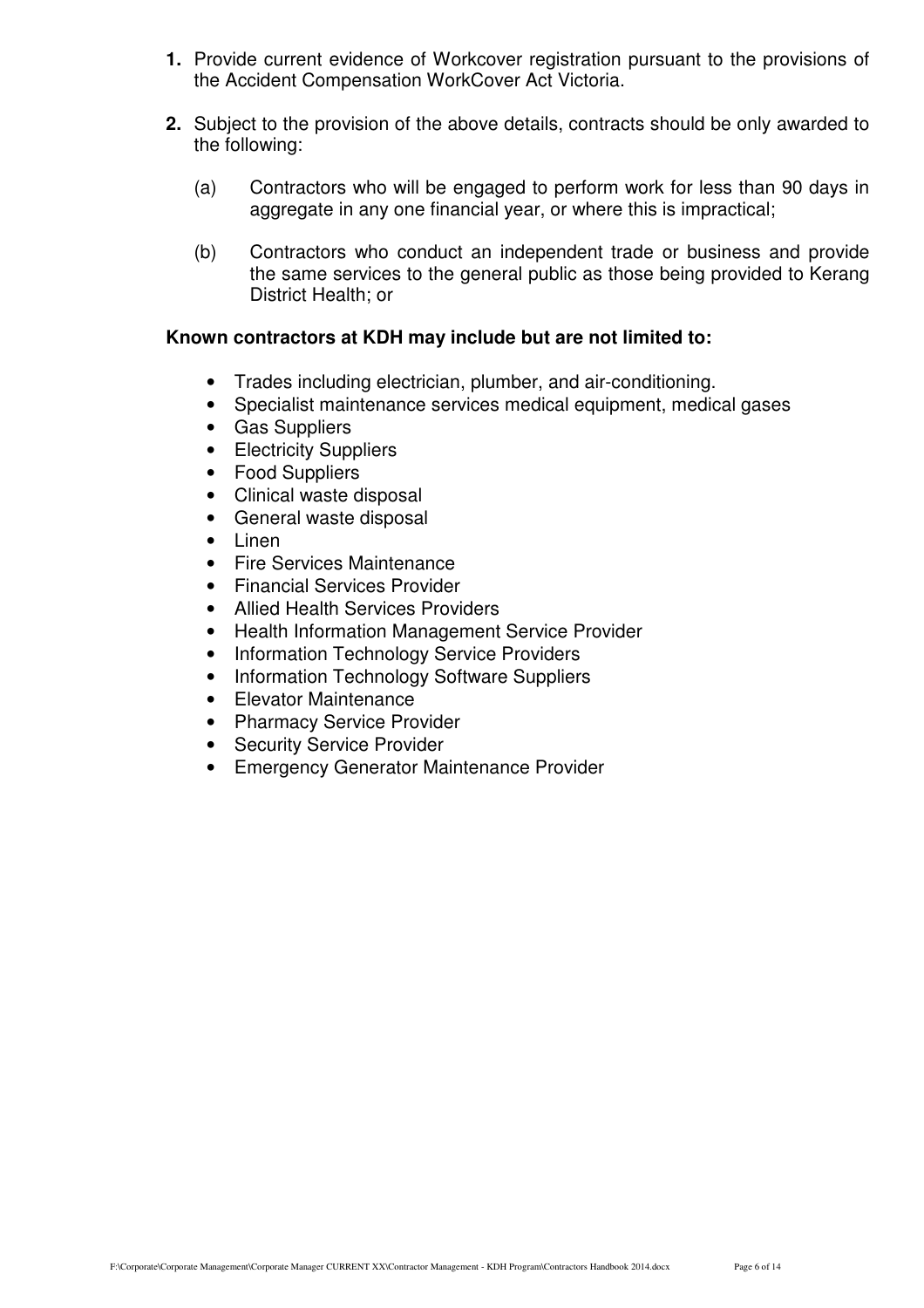#### **1. Accreditation**

Kerang District Health is committed to the Australian Council of Healthcare Standards accreditation program. Contractors may be required to participate in accreditation and quality improvement programs.

#### **2. Asbestos and Other Hazardous Material**

Any person who comes across or finds any hazardous material or suspects any material to be hazardous within the buildings or grounds of the Hospital is to notify the Maintenance Officer immediately. Work is to cease immediately. Hazardous materials include asbestos.

Asbestos Audits were undertaken in 1999 and more recently in 2012 and areas where asbestos is located have been identified. Where contractors are required to work in these locations, there is a summary booklet available as part of the Kerang District Health Asbestos Management Plan.

Contractors may have access to both the Asbestos Audit and Asbestos Management Plan, copies of which are held by the Hospital's Chief Executive Officer and the Maintenance Officer.

Any contractor or employee of a contractor must ensure that appropriate safety systems are enlisted if work is necessary in areas where asbestos materials are present. Worksafe or other industry guidelines for working with asbestos materials must be followed at all times. Only approved and appropriately licensed asbestos removalists are permitted to undertake asbestos removal works.

#### **3. Communication**

Routine contract management communication should be directed to the Corporate Services Manager.

All contracts must be signed by the Chief Executive Officer or Director Corporate Services to be valid.

#### **4. Completion of Contract**

It is the contractor's responsibility to remove equipment, materials, tools and all litter on the completion of the job.

#### **5. Compressed Air**

Do not use compressed air for any other purpose other than for which it is provided. Do not direct a stream of air towards any person. Compressed air is dangerous and can cause injury.

#### **6. Conduct**

Whilst on any KDH premises, all persons must be treated courteously – including patients, visitors and Hospital Staff. Practical joking and skylarking on the job can be dangerous and is prohibited. KDH Management and the Maintenance Officer are responsible for the safety of persons and equipment on site. Removal of offenders from the site will be enforced if necessary.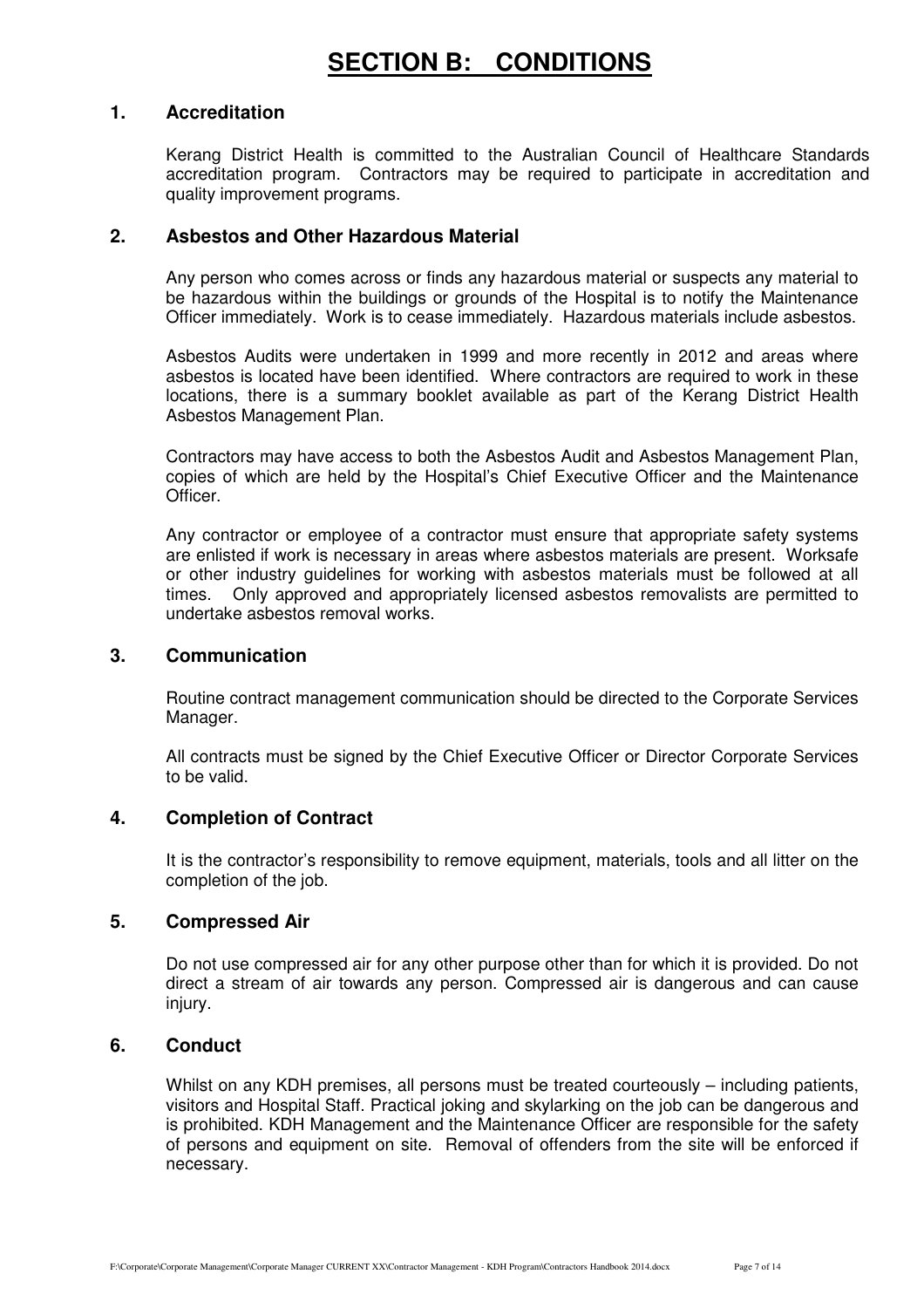#### **7. Confined Space Entry**

Entry into enclosed (confined) spaces or vessels is prohibited without firstly notifying the Maintenance Officer.

Any activities involving confined spaces are to be conducted in accordance with WorkSafe guidelines.

#### **8. Contractors Equipment**

Ensure all equipment, such as tackle, ladders and electrical equipment comply with the law. The Maintenance Officer will prohibit the use of equipment, including hand tools, which he considers dangerous.

#### **9. Dangerous Goods and Hazardous Substances**

Material Safety data sheets to be provided for any Dangerous Goods or Hazardous Substances used within KDH.

#### **10. Electrical Hazards**

Electrical wiring or equipment belonging to KDH should not be interfered with tampered with or removed unless by an appropriately trade qualified tradesperson and not without permission from the Maintenance Officer. HOT WORK precautions explained under "Welding and Cutting" (Clause 47) must be observed.

#### **11. Electrical Safety**

Contractors must use Residual Current Devices (RCD) on all electrical leads and keep electrical leads above ground level where possible.

#### **12. Emergency Procedures**

All contractors are to be aware of Emergency Procedures and relevant Emergency Codes in the event of an emergency situation.

#### **13. Entries & Exits**

KDH Premises & buildings are not to be entered without permission. Permission is be granted by the Maintenance Officer, OHS Officer, Director Corporate Services or Chief Executive Officer depending on circumstances. Use only recognised entrances and exits.

#### **14. Explosives**

Permission must be obtained from the Maintenance Officer before bringing explosives onto any KDH site. No explosives should ever be stored on KDH property.

#### **15. Fire Fighting Equipment – Access**

Under no circumstances can free access to any hose reel or fire fighting equipment be blocked or obstructed by any vehicle or other property. FFE must not be used for any purpose other than fire safety, unless specifically authorized by KDH Maintenance Officer.

#### **16. Fire Hazards**

Before using naked flames and other fire hazards including welding equipment, a hot work permit must be obtained from the Maintenance Officer. This will enable the isolation of automatic fire alarms and other safety procedures to be initiated. (See Clause 47. Welding & Cutting).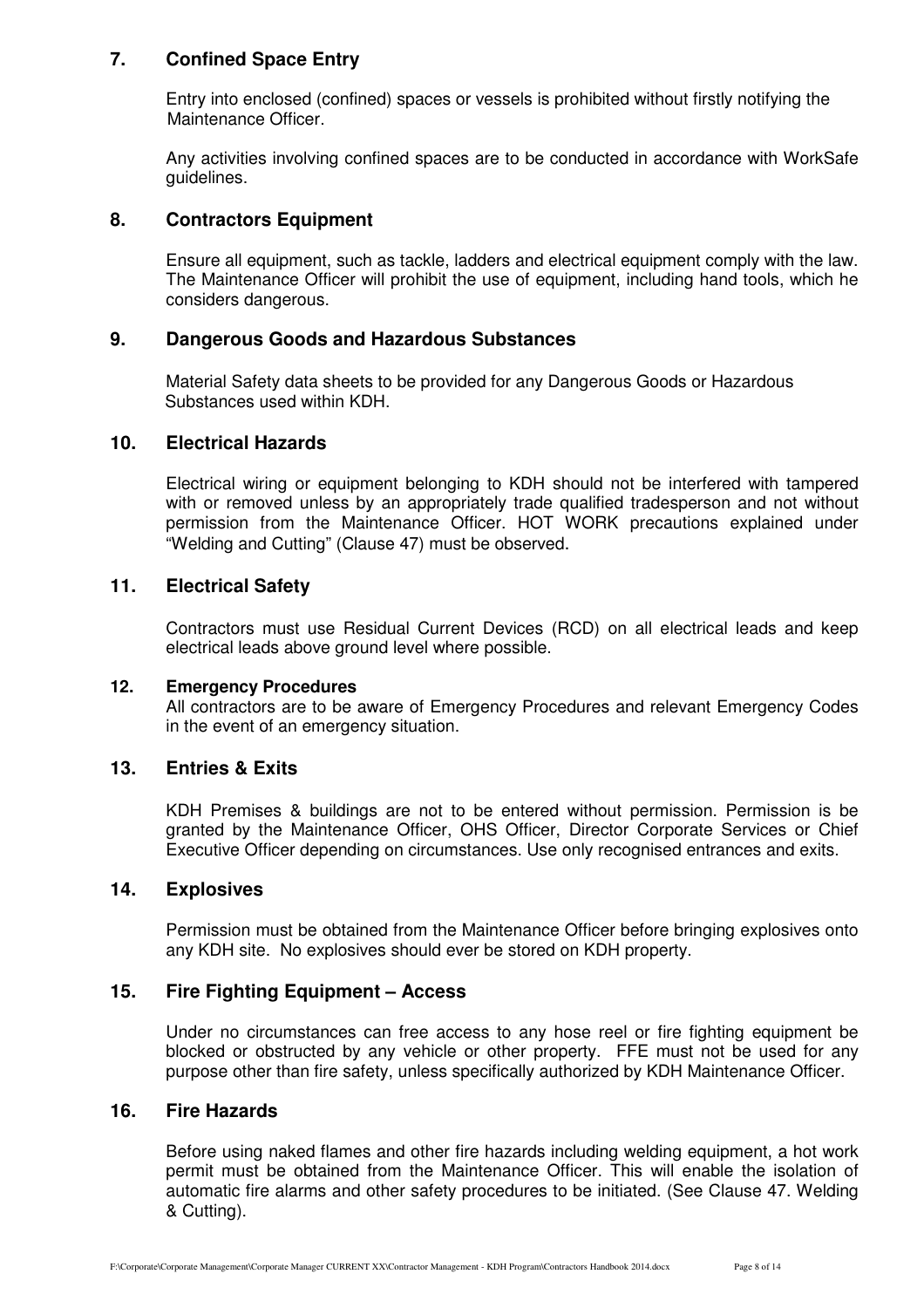Contractors are to undertake a risk assessment if they intend to conduct works on the KDH site which are likely to impact on the effectiveness of fire safety systems. Results must be provided to the Maintenance Officer.

#### **17. First Aid**

The Nurse Unit Manager (NUM) of the Acute Ward may be contacted if first aid is required as a result of an accident on site. All accidents are to be reported to the Maintenance Officer, and are to be recorded in accordance with the KDH Adverse Events reporting system.

#### **18. Gas Cylinders**

Ensure oxygen and acetylene cylinders are stored in a safe place and in a secure upright position away from heat.

#### **19. Government Regulations**

Contractors and their workers are expected to be familiar with Government regulations and abide by them, e.g. Building Code of Australia, Occupational Health & Safety Act, WorkSafe Victoria Codes of Practice and Guidelines, and any relevant Australian Standards.

#### **20. Hazards/Incidents/Accidents**

Any Hazards, Incidents or Accidents are to be reported to the Maintenance Officer. Hazards, Incidents and Accidents are to be reported in writing on the appropriate KDH Forms available from the Maintenance Officer and in accordance with the KDH Adverse Events reporting system.

#### **21. Hot Work Permit**

Before carrying out **ANY** work with the hospital, including welding, cutting, grinding, oxyacetylene work, a hot work permit **MUST** be obtained from the Maintenance Department.

#### **22. Identification**

Contractors must register with the Maintenance Officer and will be issued with a Visitors Identification (ID) badge prior to commencing work. ID Badges must be worn at all times whilst on site.

#### **23. Isolation of Services**

 Services including fire services or alarms, medical and LP gases, water, electricity, information technology or communications shall not be interfered with or disconnected without the express permission of the Maintenance Officer.

 A Fire Protection System Impairment Notice is to be used when fire services are required to be shut down for any extended periods of time. The Notice / Form is available from the Maintenance Officer.

#### **24. Infection Control**

KDH has an Infection Control Policy that adopts strict universal precautions regarding the chain of infection. Should any work be undertaken in sensitive areas Contractors will be advised of infection control protocols and expected to comply with these. Requirements may include Standard Precautions, Handwashing and Personal Protective Equipment.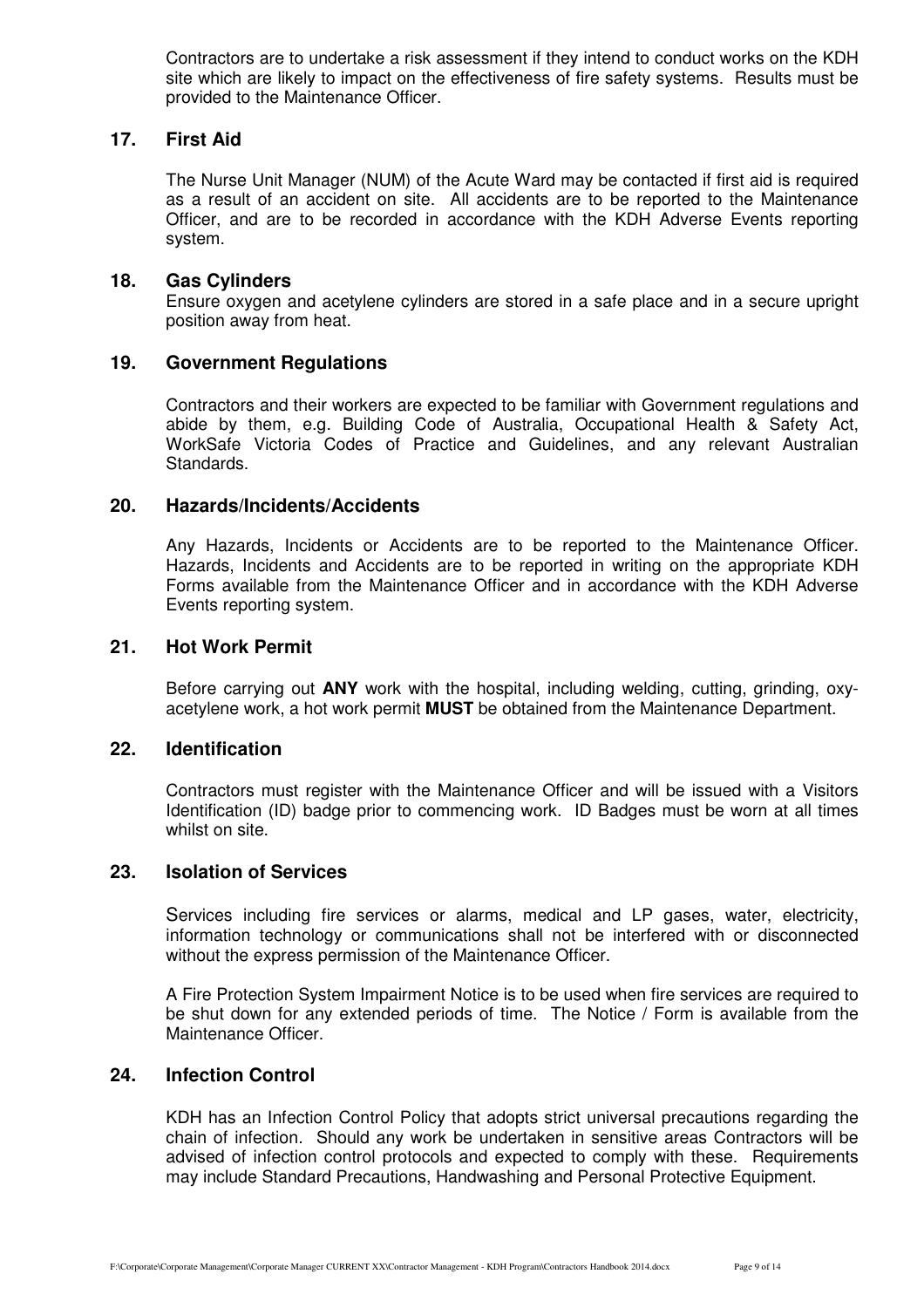#### **25. Insurances**

Verification of Public Liability and Workers Compensation Insurances held by contractors is required prior to any works commencing.

The Public Liability Insurance Policy shall include but not be limited to the following: Minimum indemnity \$10 million; extended to include:

- Subcontractors
- Property in the physical or legal control of the contractor.
- Any equipment used by the contractors whether owned by the contractor or not.

 With regard to Workers Compensation Insurance a current Certificate of Currency from the Contractor's Insurers is the minimum evidence required.

#### **26. Licensing**

All works must be carried out by a licensed trades person. Verification of certificates of competency may be required.

#### **27. Manual Handling**

All contractors and employees to be aware of and trained in Manual Handling Procedures. Copies of the WorkCover Manual Handling Code of Practice are available from the Maintenance or OHS Officer.

#### **28. Mobile Phones**

Mobile phones must not be used within close proximity to areas in which medical equipment is in use.

#### **29. Operating Equipment.**

KDH owned equipment should not be used without the permission of the Maintenance Officer. It may be necessary for instruction in the safe and correct operation of any such equipment to be provided before doing so.

#### **30. Performance**

Should a contractors performance not be satisfactory a verbal warning will be given in the first instance. Continued failure to perform within the contract requirements will result in a formal letter of complaint that may lead to termination of the contract. (See also Clause 51. Dispute Resolution)

Ongoing contract arrangements will be formally reviewed on a regular basis.

#### **31. Pets**

Pets are not permitted on KDH premises.

#### **32. Plant & Machinery**

Locks should be used to isolate plant and machinery where possible. Where the use of locks is not practical, danger tags are to be placed on machinery and electrical equipment. These tags are to warn others not to start plant, because work is being carried out on this equipment.

#### **DO NOT REMOVE ANY DANGER TAG.**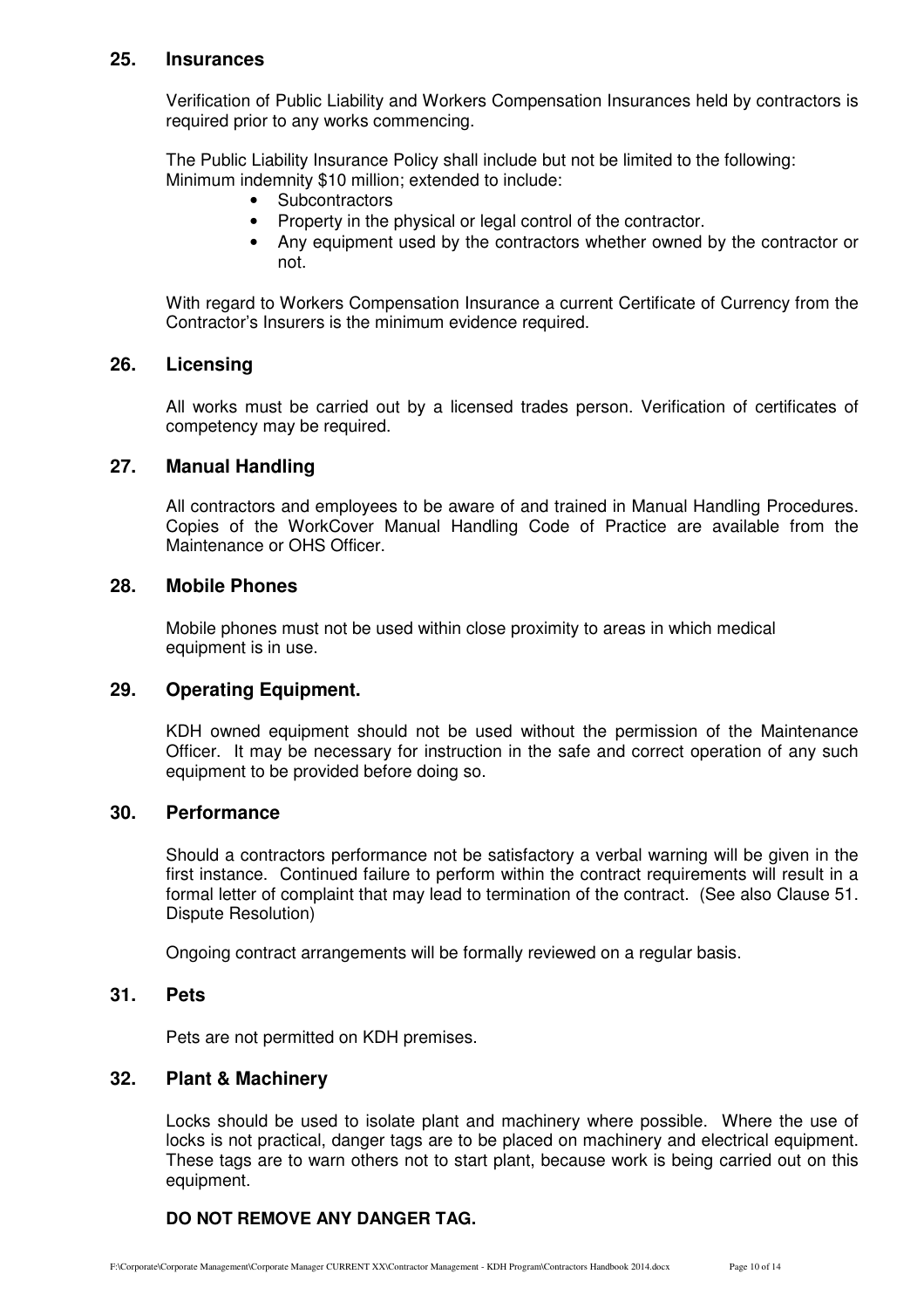#### **33. Personal Protective Equipment (PPE)**

Hazardous Substances and Dangerous Goods may exist on site, and the Maintenance Officer must be consulted regarding such items. Personal Protective Equipment (PPE) must be worn when working with a potential contamination risk.

Eye protection, safety spectacles, goggles or face shields must be worn where there is a possibility of eye injuries.

Suitable footwear must be worn and it is recommended that safety shoes be used. Specific protective equipment must be worn i.e. glasses, helmet, hearing protection etc.

Hearing protection must be used when operating power tools and noise generating equipment which exceeds 85 dBA. Care should be taken to ensure that noise will not affect other personnel working in the area and patients will not be unnecessarily disturbed.

#### **34. Prevention of Falls**

Because Kerang District Health is a two-storey building and from time to time work may be required at heights of more than two metres it is essential that tasks involving potential fall hazards are appropriately considered and assessed.

All works must comply with the Victorian Occupational Health and Safety (Prevention of Falls) Regulations 2003 and Worksafe Victoria's Code of Practice for the Prevention of Falls in General Construction (No. 28, 31 March 2004). Copies of these documents are available from WorkSafe Victoria.

#### **35. Risk Management**

Kerang District Health is committed to the managing of any identified risks within the workplace. The Risk Management program enables risks to be minimized in all activities. Contractors are required to complete and provide a Job Safety Analysis and or Risk Assessment for any tasks that may have associated safety or risk potential.

#### **36. Security**

KDH accepts no liability for the loss or theft of any equipment belonging to Contractors, whilst in use or stored on KDH property. All KDH employees, contractors and employees of contractors, have a responsibility to ensure that reasonable steps are taken to protect the security of people, property and equipment of KDH at all times.

#### **37. Signage**

Suitable warning / hazard signs and barriers shall be used to protect staff and the public from potential hazards. These shall be displayed at suitable locations.

#### **38. Bullying and Harassment**

Contractors and their employees must abide by KDH's Bullying and Harassment Policies. Any Bullying and Harassment activities will not be tolerated and will be dealt with in accordance with the relevant KDH Policies. Copies are available on request.

#### **39. Smoking on Site**

KDH has a NO SMOKING Policy prohibiting smoking within its buildings and grounds.

Smoking on site is therefore **NOT PERMITTED under any circumstances**.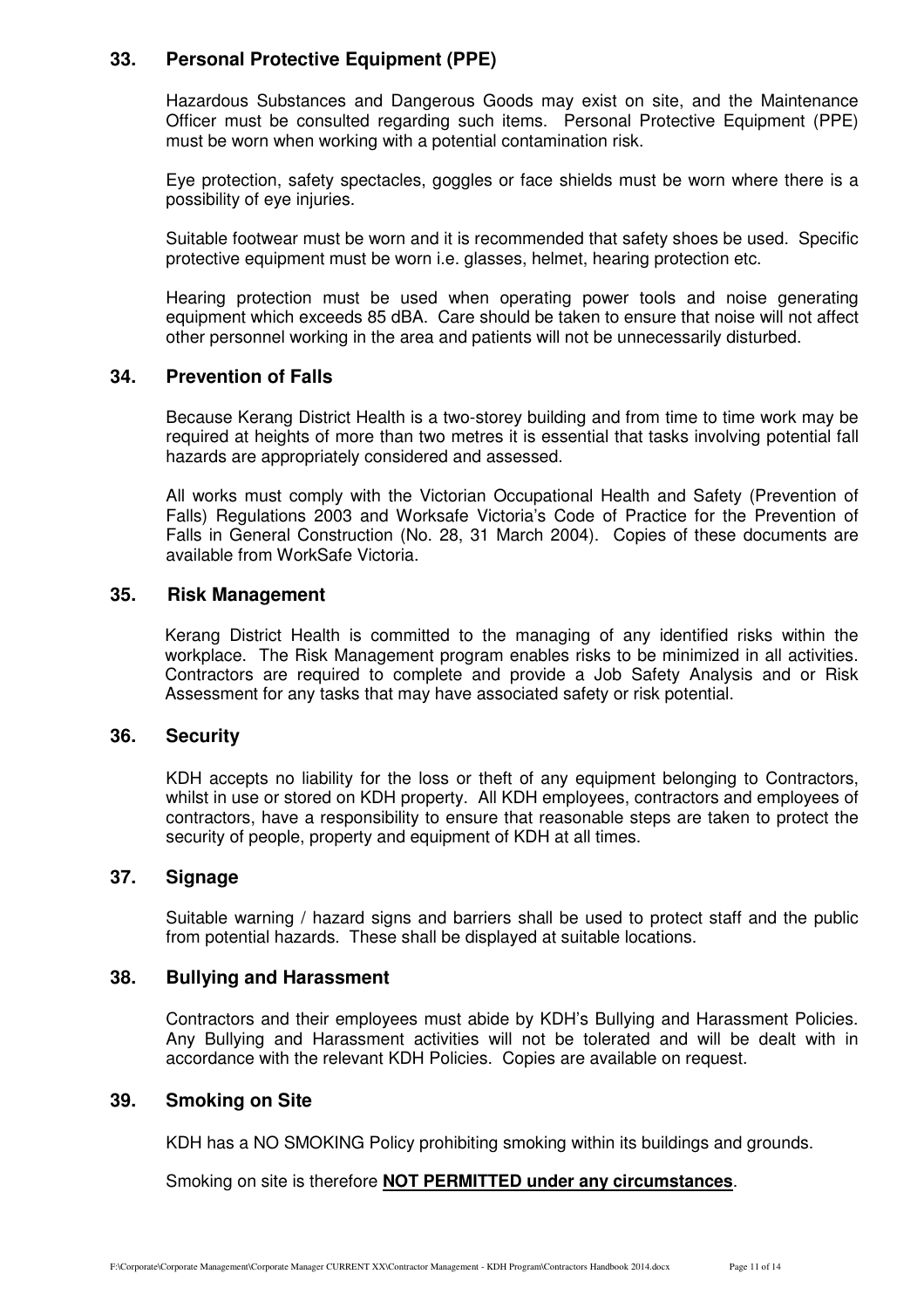#### **40. Subcontracting**

The contractor shall not assign or sub-contract the works or any part thereof without the approval of the Maintenance Manager.

#### **41. Tidiness**

Contractors are required to keep their work area tidy at all times. Corridors, roads and paths are to be kept clear of materials, tools and equipment. Waste materials are to cleaned up after completion and disposed of appropriately in accordance with KDH Waste Management procedures.

#### **42. Tools and Loose Equipment**

Contractors are to supply their own equipment, tools, ladder etc. Any tools and equipment are to be appropriately stored at the end of each day.

#### **43. Use of Amenities**

Permission is required from the Maintenance Officer before using KDH amenities and facilities.

#### **44. Use of Services**

Permission is required for the use of any KDH services. Such permission may be limited to use of electricity, gas, and compressed air.

#### **45. Vehicles**

Vehicles are only allowed on site when used for the movement of tools and other equipment. When on KDH premises vehicles are to be:

- Parked properly in designated areas
- Observe speed limits in all traffic areas
- Take extra care when reversing

#### **Parking is strictly forbidden in the Ambulance Bay at all times.**

#### **46. Walkways**

Use recognised thoroughfares and where possible limit traffic inside buildings.

#### **47. Welding & Cutting**

Welding and cutting with the use of arc and naked flames is prohibited in some areas. The Maintenance Officer must be notified prior to works commencing and will issue HOT WORK PERMITS. These will generally be:

#### Flammable materials:

The area around and under the welding and cutting work must be cleared of flammable materials. Any structural flammable material, e.g. timber flooring etc must be kept damp or protected from sparks and hot off-cuts by a non-inflammable material.

#### Screens:

Screens must be placed around the work area to protect other people from flash.

#### Danger signs:

Appropriate danger signs should be displayed at the passageway to the area, warning that welding is in progress. If working above ground level, sparks and hot slag may create a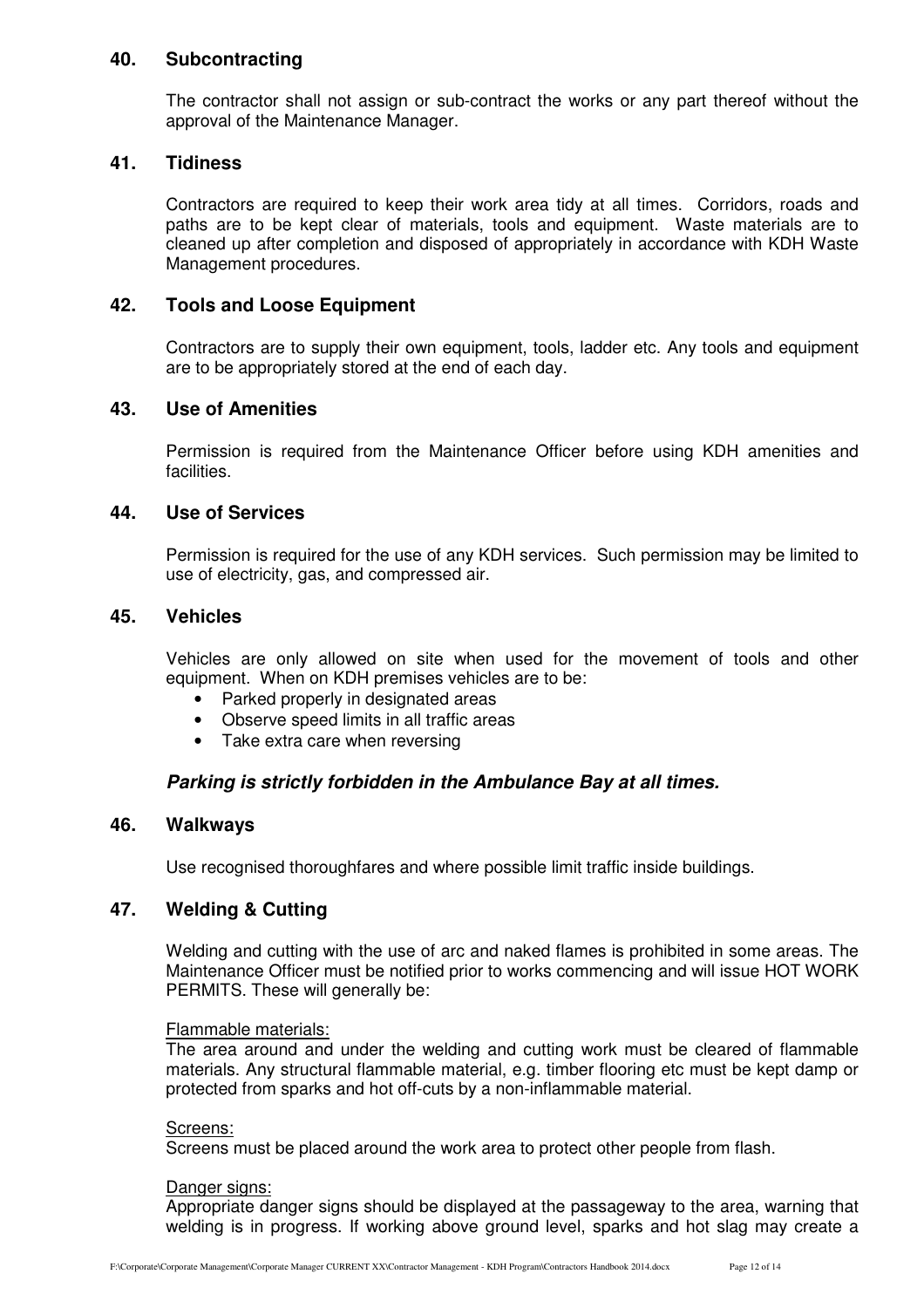danger at other levels. Appropriate notices must be displayed at these levels. Alternately the area should be cordoned off. All work should cease one half hour prior to ceasing duties to enable monitoring of the area for possible outbreak of fire from smoldering or hot work.

#### Protective Equipment:

Proper protective equipment such as masks, goggles, spats and gauntlets should be worn.

#### Faulty Equipment:

Should not be used under any circumstances.

#### Walkways:

Welding cables and oxyacetylene hoses should not be trailed across walkways and work areas.

#### Fire Standby:

In hazardous circumstances the Maintenance Officer may direct that a person stand-by with a fire-fighting appliance, to ensure that hot cut-offs and sparks do not penetrate protective guards. He may also direct that a fire watch be kept for thirty minutes after the cutting and welding work has finished.

#### **48. Work Performed Out of Hours**

When this is necessary, notification must be made with the Maintenance Officer who will then arrange for such contractor to enter and exit the hospital at the most appropriate entrance.

#### **49. Work Sites**

If protection around the work site is necessary, it should be in the form of securely fastened safety mesh fencing. All floor openings or excavations must be securely fenced. Appropriate warning signs must be erected, particularly to work above or below ground level. When working above ground level ensure tools and materials are properly secured to prevent their falling.

#### **50. Workshop Facilities**

The KDH Maintenance Workshop and equipment is in principle for KDH use only. However, access to the Workshop or any equipment may be granted provided that permission is first obtained from the Maintenance Officer.

#### **51. Dispute Resolution**

If contractors have concerns at any stage they are invited to firstly take these up with the Maintenance Officer or Director Corporate Services. Serious matters may be referred to Chief Executive Officer, preferably in writing. KDH undertakes to deal with concerns, disputes or formal complaints in an expedient manner.

References:

- 1. Occupational Health and Safety Act 2004
- 2. Kerang District Health Occupational Health and Safety Manual
- 3. Kerang District Health Executive Policy Manual